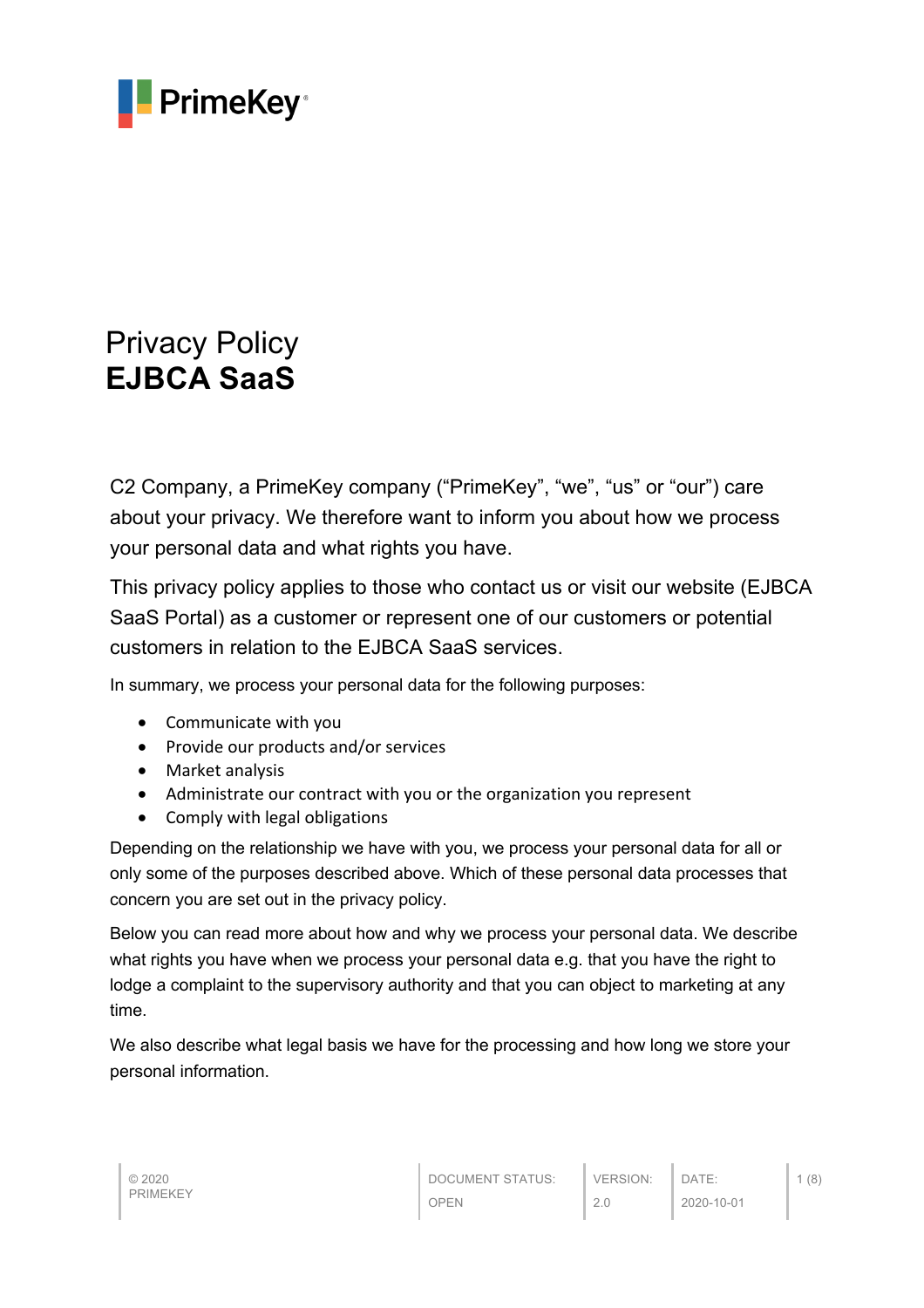# **Who is responsible for the processing of your personal data?**

PrimeKey is responsible (controller) for the processing of your personal data when we process your personal data for our own purposes.

If you have any questions regarding our processing of your personal data, or if you want to exercise any of your rights, please contact us at info@primekey.com.

# **Do you have to provide your personal data to us?**

We must process some personal data in order to provide you with the applicable products and/or services in accordance with our agreement and to be able to comply with legal or other requirements. You must therefore provide us with this personal information.

If you do not provide such personal information, you will not be able to purchase our products and/or services. You can read what personal information you have to provide in the tables below where the legal basis is stated to be "performance of contract" or "legal obligation".

#### **Who has access to your personal data and why?**

Your personal data is primarily processed by us. The following third party will have access to some of your personal information as set out below.

• Amazon Web Services ("AWS") is the cloud provider engaged by PrimeKey for the hosting of the EJBCA SaaS services. As such, it is necessary for AWS to process your personal data in order for us to provide you with the EJBCA SaaS services.

If you want to know more about who we share your personal data with AWS, please feel free to contact us. Our contact details can be found above.

#### **Do we share your personal data outside the EU/EES?**

In general, we always strive to process personal data relating to European customers in the EU/EEA. However, in some situations, the personal data may be transferred to and processed in countries outside the EU/EEA. In the case of personal data being processed outside the EU/EEA, there is either a decision by the Commission that the third country in question guarantees an adequate level of protection or appropriate safeguards, in the form of standard contract clauses or binding corporate rules, which ensure that your rights are protected. We continuously evaluate the use of the standard contract clauses to ensure that they provide sufficient protection for your rights under applicable data protection legislation.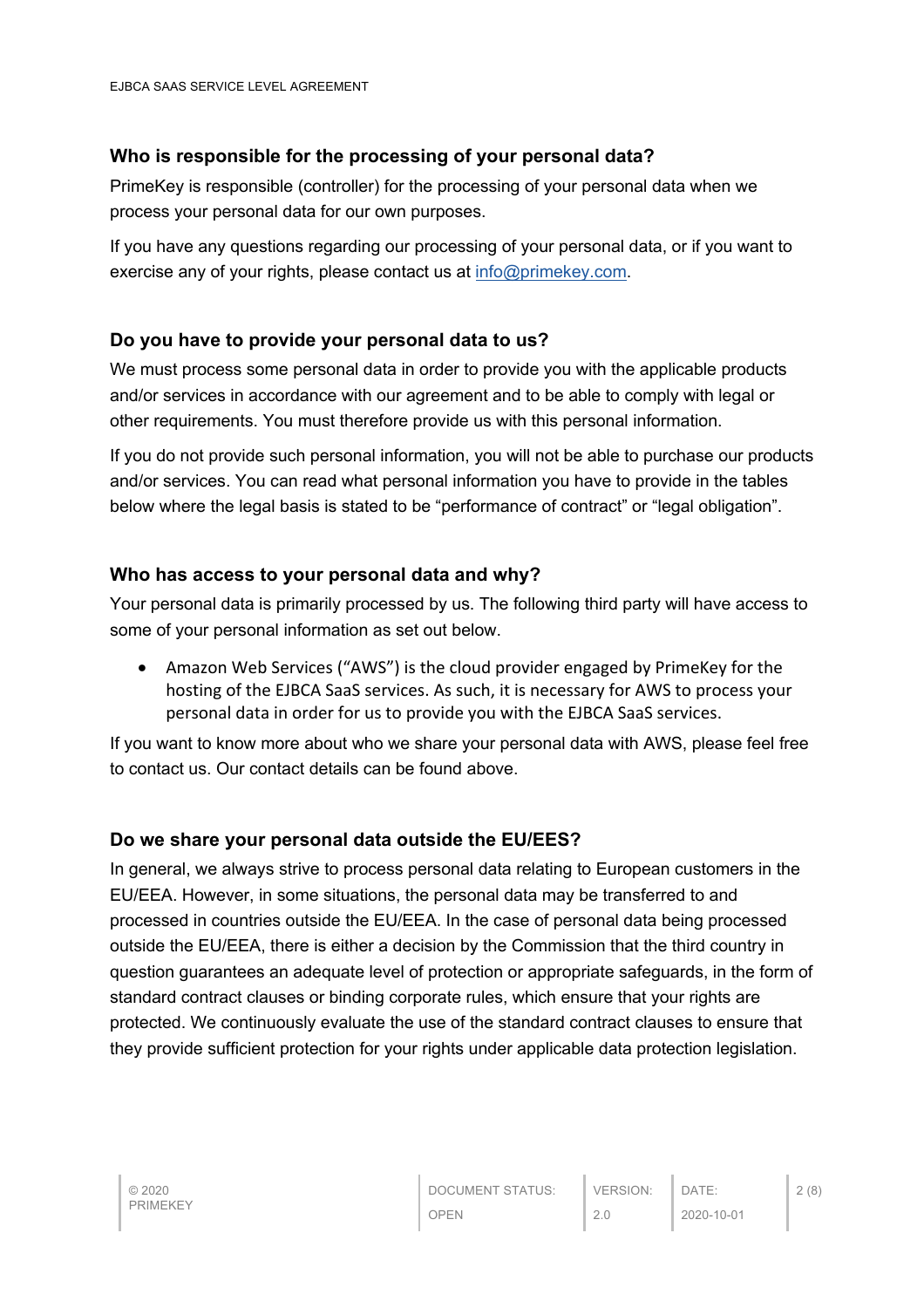With regard to the EJBCA SaaS services, you will be able to choose where your data will be processed. If you only want us to process your data in a specific country, it is your responsibility to select the appropriate country when the environment is instantiated. However, the initial registration data (i.e. name and email address) will be stored through AWS in the US.

If you would like to obtain a copy of the safeguards we have taken or information on where these have been made available, you may obtain this by contacting us at the contact details provided at the beginning of this Privacy Policy.

#### **What are your rights?**

Under data protection legislation, depending on the circumstances, you are entitled to a variety of rights when we process your personal data. These rights are set out below.

If you have any questions regarding these rights or if you want to use any of your rights, you are welcome to contact us. Our contact details can be found in the beginning of this privacy policy.

#### **Right to withdraw consent and to object to processing**

In case we use consent as a legal ground for processing personal data, you have the right to withdraw all or part of the consent you have provided to us for our processing of your personal data.

You always have the right to object to the processing of your personal data for marketing purposes and profiling, such as newsletters and custom marketing.

You also have a right to object to our processing of your personal data when the processing is based on the legal basis legitimate interest. Read more about what balance of interest means below. In some instances, we may continue to process your personal data even if you have objected to our processing. This can be the case if we can show compelling legitimate reasons for the processing that outweigh your interests or if it is for the purpose of establishing, exercising or defending against legal claims.

#### **Right to access**

You have the right to obtain a confirmation on whether we process your personal data. If we process your personal data, you also have a right to receive information about how we process the personal data and to receive a copy of your personal data.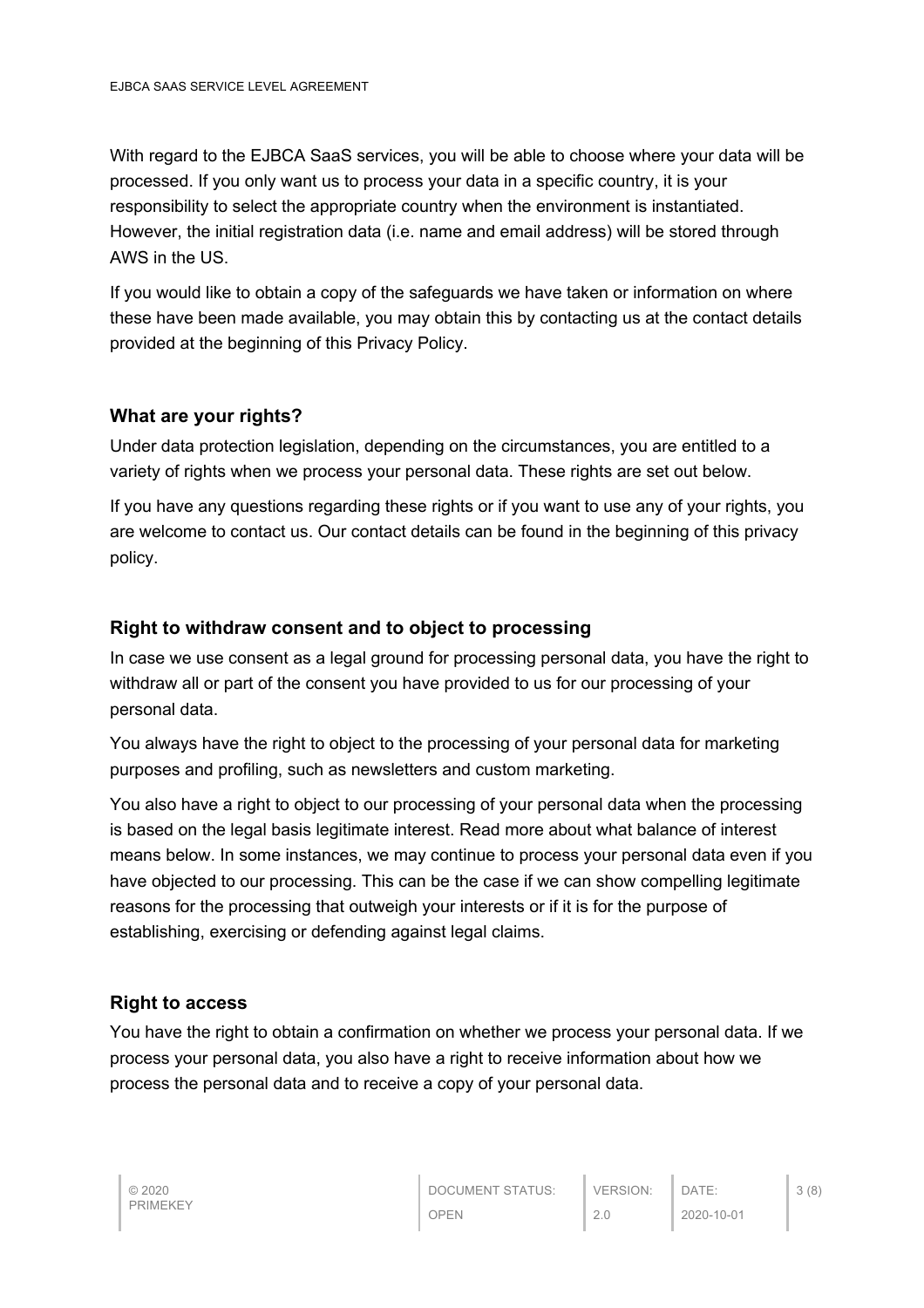# **Right to rectification**

You have a right to have inaccurate personal data corrected and to have incomplete personal data completed.

# **Right to erasure ("right to be forgotten") and restriction of processing**

You have the right to have your personal data erased in certain instances. This is the case e.g. when the personal data is no longer necessary for the purposes for which it was collected or otherwise processed and where we process your personal data on the basis of our legitimate interest and we find, following your objection (see above under right to withdraw consent and to object to processing), that we do not have an overriding interest in continuing to process it.

You also have a right to request that we restrict our processing of your personal data. For example, when you question the accuracy of the personal data, when you have objected to our processing of your personal data based upon our legitimate interest, or where the processing is unlawful, and you oppose to the erasure of your personal data and instead want us to restrict our processing.

## **Right to data portability**

You have a right to, in certain instances, be provided with such personal data (concerning you) that you have provided to us, in a structured, commonly used and machine-readable format. You also have a right to, in certain instances, have such personal data transferred to another controller, where technically feasible ("data portability").

The right to data portability applies to personal data that you have provided to us in a structured, commonly used and machine-readable format if the processing is based on your consent or an agreement and the processing is automated.

#### **Right to lodge a complaint to a supervisory authority**

You have the right to lodge a complaint to a supervisory authority concerning our processing of your personal data.

If you live in the EU/EEA, such a complaint can be filed with the authority in the EU/EEA member state where you live, work or where the alleged infringement of applicable data protection legislation has occurred.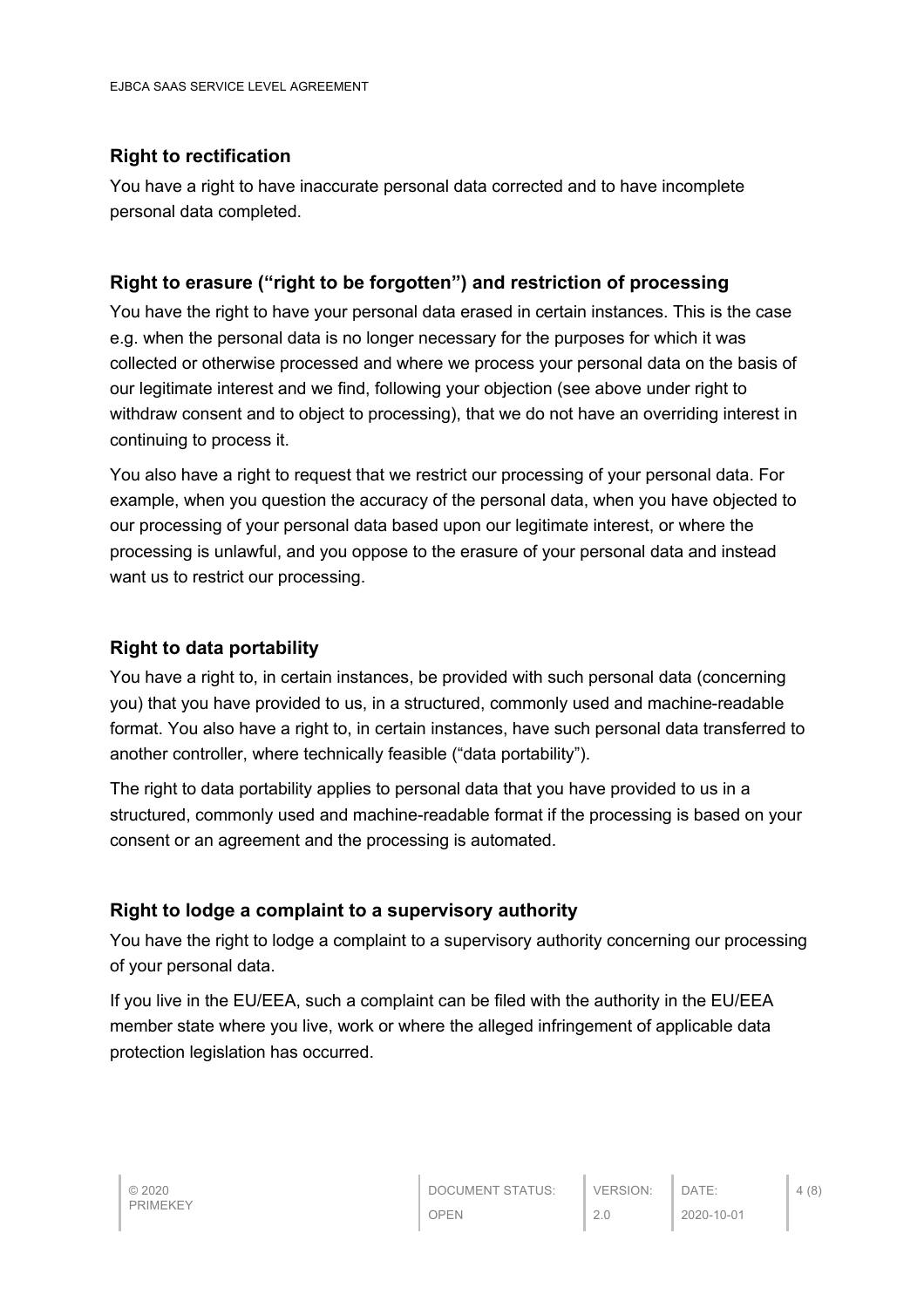## **Detailed description on how we process your personal data**

We process personal data that we have received from you or that we have collected ourselves. Your personal data is processed as described in the tables below.

Here you can read more in detail why we process your personal data, what categories of personal data we process and what the legal basis for the processing of your personal data is. You can also read about how long we store your personal information.

In our cookie policy you can also read about how we use cookies, see Cookie Policy.

**General processing regardless of our relationship with you**

|                                                                                                                                                                                                    |                                                                           | <b>Purpose: To communicate with you</b>                                                                                                                                                                |  |  |  |
|----------------------------------------------------------------------------------------------------------------------------------------------------------------------------------------------------|---------------------------------------------------------------------------|--------------------------------------------------------------------------------------------------------------------------------------------------------------------------------------------------------|--|--|--|
| <b>Processing performed</b>                                                                                                                                                                        | <b>Personal data we process</b>                                           | <b>Legal basis</b>                                                                                                                                                                                     |  |  |  |
| Answer and manage your<br>$\bullet$<br>communications, such as<br>questions you ask us about our<br>$\bullet$<br>products and/or services or in<br>connection with customer service<br>and support | Identity and contact<br>information<br>Information you provide<br>us with | <b>Balance of interests</b><br>The processing is justified by<br>our legitimate interest to be<br>able to communicate with<br>you, for example in order to<br>answer and handle questions<br>from you. |  |  |  |

**Retention time:** We store your personal data for six months from the end of our communication. The personal data can also be stored for a longer time for other purposes.

#### **For you who are or represent a potential customer or customer to us**

| <b>Purpose: To provide the EJBCA SaaS service</b>                                                                                                                                                                                                                                   |                                                                                                                                                                                                                                                                                                                                                                                                |                                                                                                                                                                                                                                                                       |  |
|-------------------------------------------------------------------------------------------------------------------------------------------------------------------------------------------------------------------------------------------------------------------------------------|------------------------------------------------------------------------------------------------------------------------------------------------------------------------------------------------------------------------------------------------------------------------------------------------------------------------------------------------------------------------------------------------|-----------------------------------------------------------------------------------------------------------------------------------------------------------------------------------------------------------------------------------------------------------------------|--|
| <b>Processing performed</b>                                                                                                                                                                                                                                                         | <b>Personal data we process</b>                                                                                                                                                                                                                                                                                                                                                                | <b>Legal basis</b>                                                                                                                                                                                                                                                    |  |
| Provision of the EJBCA<br>$\bullet$<br>SaaS service including<br>creating:<br>Digital certificates<br>$\circ$<br>Digital signatures<br>$\circ$<br>Private keys<br>$\circ$<br>Administration of the<br>$\bullet$<br>customer relationship<br>Send order and delivery<br>confirmation | Enrolment data (including<br>$\bullet$<br>AWS account id and email<br>address).<br>Registration data (including<br>$\bullet$<br>identity and password)<br>Contact information<br>$\bullet$<br>Operational data including:<br>$\bullet$<br>Digital certificates<br>$\circ$<br>Digital signatures<br>$\Omega$<br>Private keys<br>$\circ$<br>IP-address<br>$\Omega$<br>Domain names<br>$\bigcirc$ | If you are a private person or<br>individual trader:<br>Performance of contract<br>The processing is necessary<br>for us to fulfill our agreement<br>with you. If the personal<br>information is not provided,<br>you will not be able to make a<br>purchase with us. |  |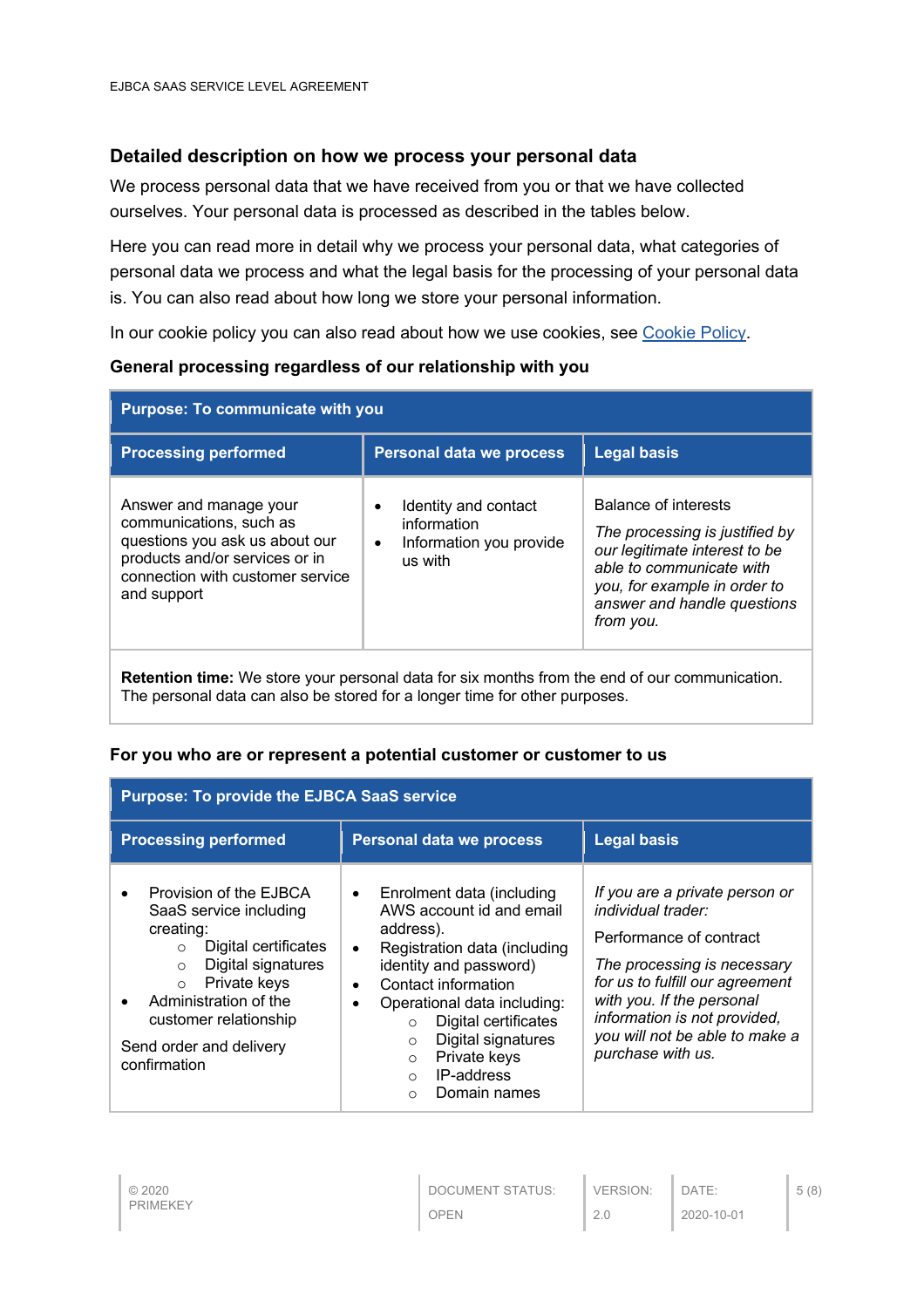| <b>Purpose: To provide the EJBCA SaaS service</b>                                                       |                                                |                                                                                                                                                            |
|---------------------------------------------------------------------------------------------------------|------------------------------------------------|------------------------------------------------------------------------------------------------------------------------------------------------------------|
| <b>Processing performed</b>                                                                             | <b>Personal data we process</b>                | <b>Legal basis</b>                                                                                                                                         |
|                                                                                                         | Information from our<br>communication with you | Social security numbers are<br>processed for the importance<br>of a secure identification.                                                                 |
|                                                                                                         |                                                | If you are a representative:                                                                                                                               |
|                                                                                                         |                                                | Balance of interests                                                                                                                                       |
|                                                                                                         |                                                | The processing is justified by<br>our legitimate interest in being<br>able to enter into and execute<br>agreements with the<br>organization you represent. |
| <b>Retention time:</b> We store your personal data, like AWS, for 90 after you stop paying your bill or |                                                |                                                                                                                                                            |

cancel your subscription. Active customers only have data archived for up to one year. Further, if you are a representative, we will stop storing your personal information if we become aware that you no longer represent the organization.

| <b>Purpose: To handle claims</b>                                                                                                        |                                                                                                                                                                                                                       |                                                                                                                                                                                                                                                                                                                                                                                                                                                           |
|-----------------------------------------------------------------------------------------------------------------------------------------|-----------------------------------------------------------------------------------------------------------------------------------------------------------------------------------------------------------------------|-----------------------------------------------------------------------------------------------------------------------------------------------------------------------------------------------------------------------------------------------------------------------------------------------------------------------------------------------------------------------------------------------------------------------------------------------------------|
| <b>Processing performed</b>                                                                                                             | <b>Personal data we process</b>                                                                                                                                                                                       | <b>Legal basis</b>                                                                                                                                                                                                                                                                                                                                                                                                                                        |
| Handle and initiate potential<br>claims such as, for<br>example, the withdrawal of<br>purchases, complaint cases<br>and warranty claims | Identity and contact<br>$\bullet$<br>information<br>Information from our<br>$\bullet$<br>communication with you<br>in relation to the claim<br>Relevant information on<br>$\bullet$<br>you that the claim<br>concerns | Performance of contract<br>The processing is necessary<br>for us to fulfill our rights and<br>obligations as a result of our<br>agreement with you or the<br>organization you represent.<br>Legal obligation<br>The processing is necessary<br>to comply with consumer or<br>purchasing legislation.<br>Balance of interests<br>We also have a legitimate<br>interest in being able to<br>initiate and defend ourselves<br>against potential legal claim. |
|                                                                                                                                         | <b>Potention time:</b> The data is stored from the initiation of the claim and as long as the process                                                                                                                 |                                                                                                                                                                                                                                                                                                                                                                                                                                                           |

**Retention time:** The data is stored from the initiation of the claim and as long as the process regarding the claim is ongoing. If necessary, data may be processed for as long as required by the applicable statutes of limitations. However, if you are a representative, we will stop storing your personal information if we become aware that you no longer represent the organization.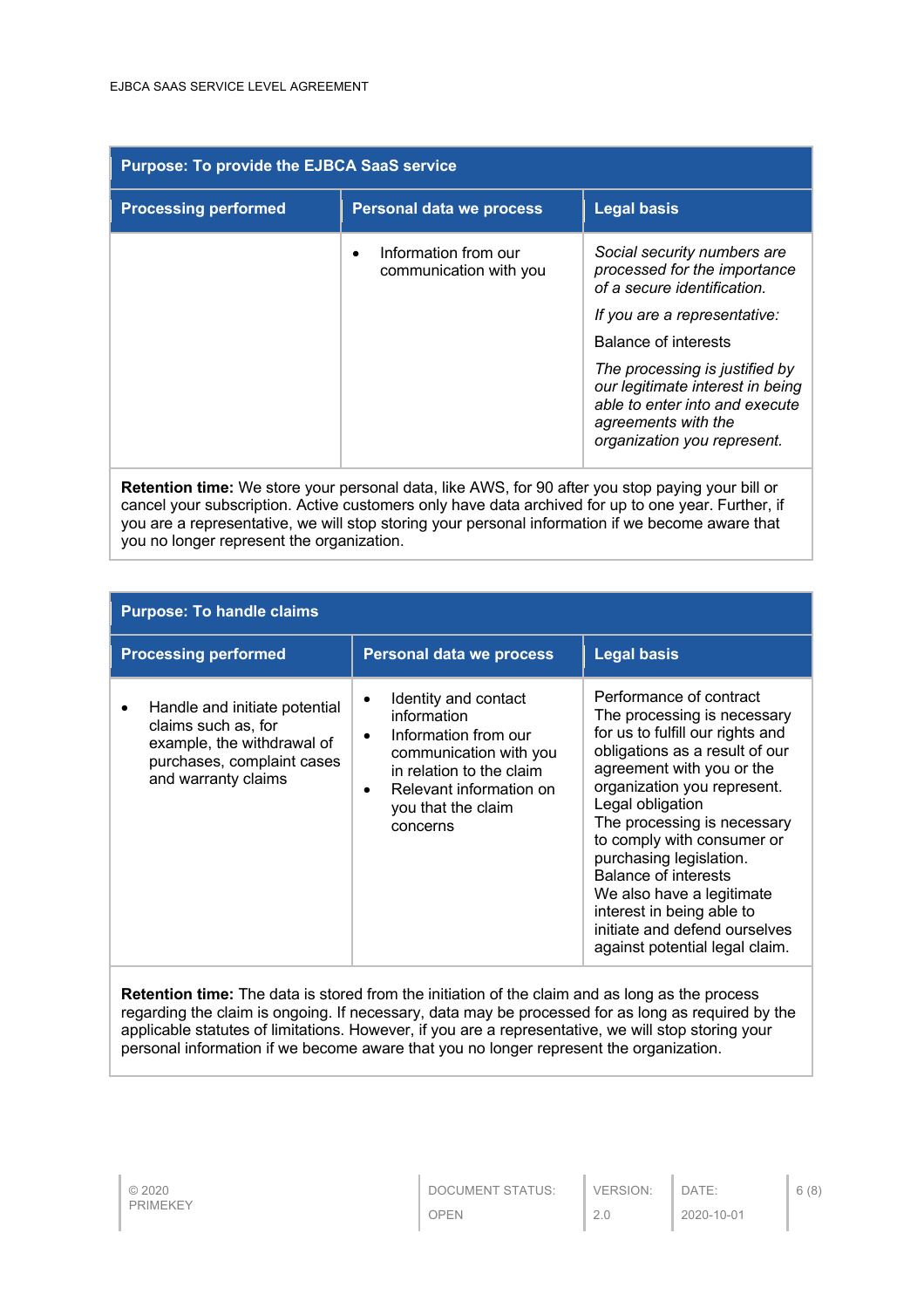| <b>Purpose: Market analysis</b>                                                                                                                                                                                |                                                  |                                                                                                                                                                                                                       |  |
|----------------------------------------------------------------------------------------------------------------------------------------------------------------------------------------------------------------|--------------------------------------------------|-----------------------------------------------------------------------------------------------------------------------------------------------------------------------------------------------------------------------|--|
| <b>Processing performed</b>                                                                                                                                                                                    | <b>Personal data we process</b>                  | <b>Legal basis</b>                                                                                                                                                                                                    |  |
| To carry out market<br>surveys, such as customer<br>satisfaction, views of our<br>offering and potential for<br>development<br>Create reports based on<br>$\bullet$<br>answers and conclusions<br>from surveys | Identity and contact<br>$\bullet$<br>information | <b>Balance of interests</b><br>The processing is justified by<br>our legitimate interest in being<br>able to contact you with a<br>request to evaluate our<br>products and / or services in<br>order to improve them. |  |
| <b>Retention time:</b> We store your personal data for six months after a survey. Data may then be<br>anonymized to be kept in aggregate form for a longer period of time.                                     |                                                  |                                                                                                                                                                                                                       |  |

#### **Balance of interests**

As we state above, for some purposes, we process your personal data and rely on our legitimate interest as the legal basis for the processing. The balance of interests means that we have carried out a balance of interests test where we have determined that our legitimate interest for the processing outweighs yours interests or rights which require the protection of your personal data. We have stated what our legitimate interest are in the tables above.

You are welcome to contact us if you want to read more about how we have undertaken this test. Our contact details are as stated in the beginning of this privacy policy.

# **Cookie Policy**

#### **What Are Cookies**

As is common practice with almost all professional websites this site uses a cookie, which is a tiny file that is downloaded to your computer, to improve your experience. This page describes what information we gather, how we use it, and why we sometimes need to store cookies. We will also share how you can prevent cookies from being stored.

# **How We Use Cookies**

We use cookies to improve your experience with our product. Unfortunately, in most cases there are no industry standard options for disabling cookies without completely disabling the functionality and features they add to this site. It is recommended that you leave on all cookies if you are not sure whether you need them or not, in case they are used to provide a service that you use.